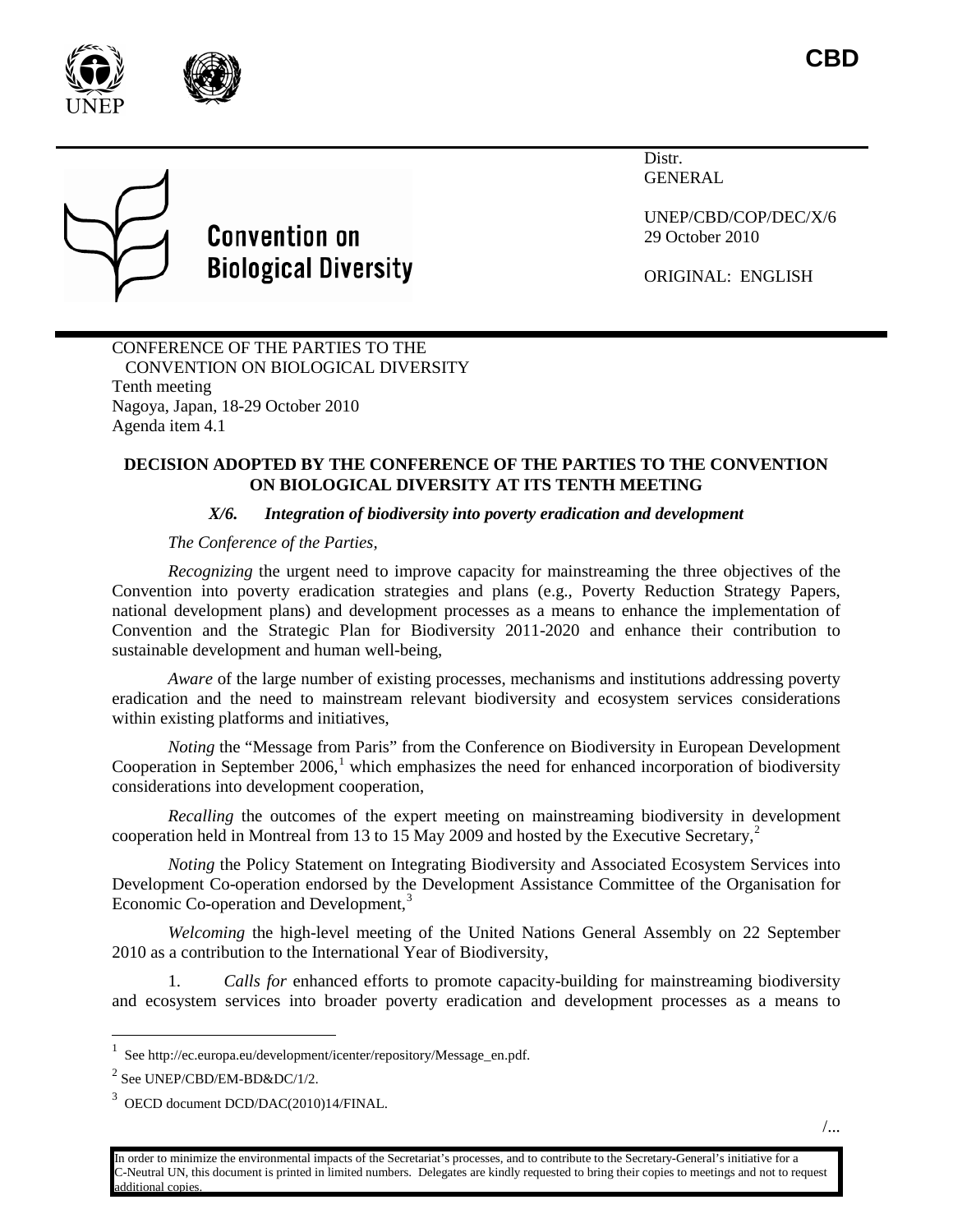UNEP/CBD/COP/DEC/X/6 Page 2

contribute to the implementation of the Convention and its Strategic Plan for Biodiversity 2011-2020, including the Millennium Development Goals, especially for developing countries, in particular the least developed countries and small island developing States, as well as countries with economies in transition;

2. *Calls for* active involvement and commitment of development cooperation agencies and implementing agencies in supporting the mainstreaming of biodiversity and ecosystem services into poverty eradication and development processes, as appropriate;

3*. Calls upon* all the partners and stakeholders involved in biodiversity and development processes and programmes to strengthen coordination in order to avoid duplication and to facilitate coherence, synergies and complementary strategies and working approaches aimed at sustainable development and poverty eradication;

4. *Notes* that it is essential to share experiences between countries on how to mainstream and build capacity and to strengthen the scaling-up of good practices on sustainable development and poverty eradication;

5. *Welcomes* the increased efforts and attention to mainstreaming biodiversity and ecosystem services into poverty eradication and development*;* 

6. *Notes*, in efforts to integrate biodiversity into poverty eradication and development processes, the importance of:

(a) Scientific information and the knowledge, innovations and practices of indigenous and local communities relevant for the conservation and sustainable use of biodiversity and their participation in accordance with Article 8(j) and related provisions of the Convention;

(b) Mainstreaming gender considerations and the promotion of gender equality;

(c) A South-South cooperation forum on biodiversity for development, the Bali Strategic Plan for Technology Support and Capacity-Building, and other processes and the need for effective coordination;

(d) Enhanced communication and outreach on the inter-linkages between poverty eradication, development and biodiversity;

7. *Notes* the potential usefulness of a long-term global effort utilizing regional and national development organizations as nodes for South-South and North-South cooperation to assist country-driven processes for an effective mainstreaming of biodiversity and ecosystem services in development processes through capacity-building to enhance environmental governance, biodiversity finance mechanisms and the generation, transfer, and adaptation of biodiversity related technologies and innovations through the promotion of win-win solutions to development needs;

8. *Invites* Parties, other Governments, relevant international organizations such as bilateral development cooperation agencies, multilateral development banks, United Nations agencies and non-governmental organizations involved in development cooperation, civil society, the business sector and other relevant stakeholders to contribute to an efficient and coordinated effort;

9. In accordance with Articles 12 and 18 of the Convention, *invites* Parties to intensify their cooperation to strengthen national and regional capabilities to mainstream biodiversity, by means of human-resources development and institution-building, taking into account the special needs of developing countries, in particular the least developed countries and small island developing States, as well as countries with economies in transition;

10. In accordance with Article 20 of the Convention, *invites* developed country Parties, other Governments and donors, and the financial mechanism to provide financial and technical support to developing countries, in particular the least developed countries and small island developing States, as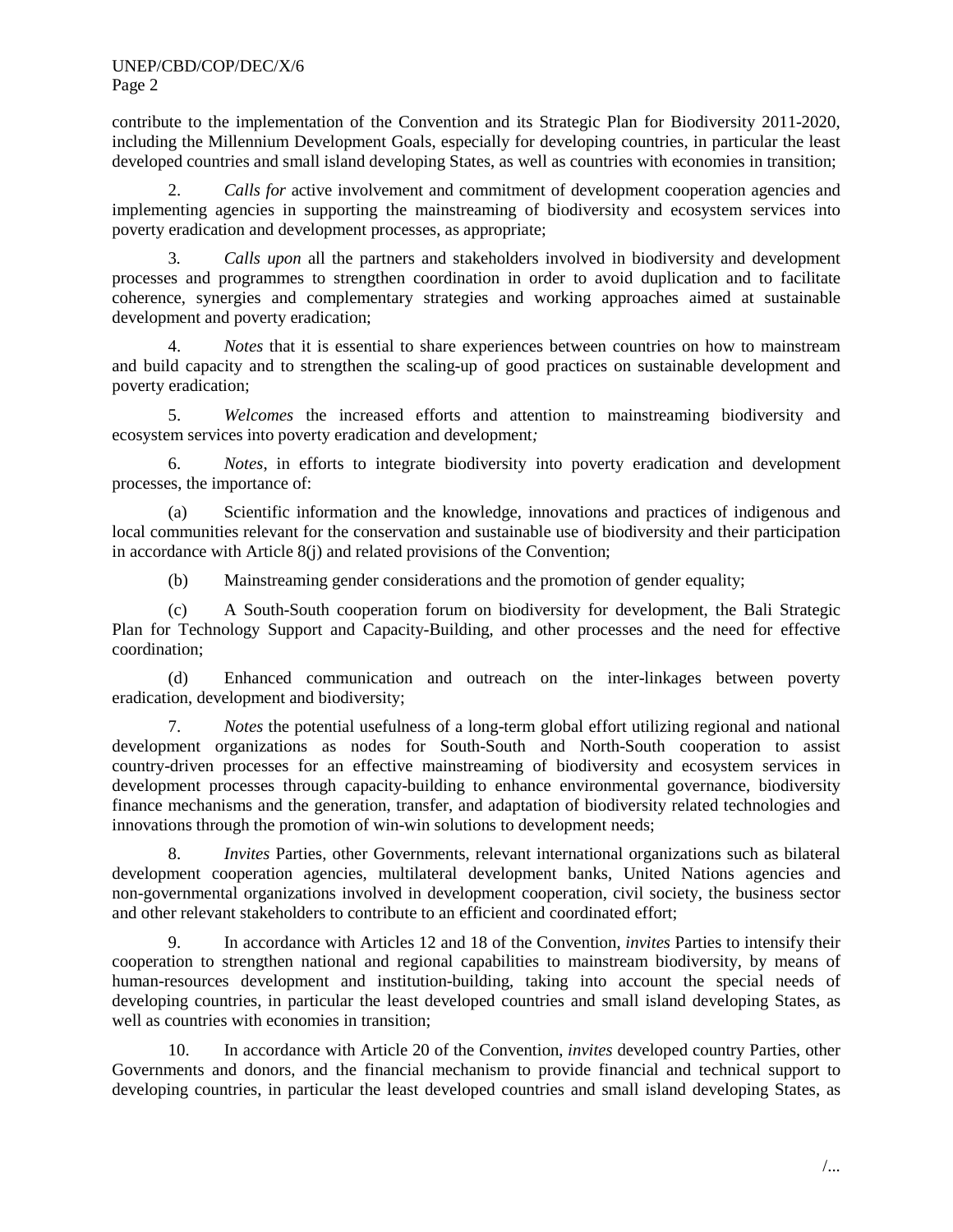well as countries with economies in transition, to further develop approaches on the integration of biodiversity into poverty eradication and development processes;

11. *Welcomes* the initiative of developing countries to prepare and adopt a multi-year plan of action on South-South cooperation on biodiversity for development, the Bali Strategic Plan for Technology Support and Capacity-Building, as they are relevant processes for the implementation of the framework on capacity-building;

12. *Encourages synergies* between ongoing initiatives linking biodiversity, development and poverty eradication, such as the Equator Initiative, the ABS Capacity Development Initiative for Africa, the LifeWeb Initiative, the UNCTAD BioTrade Initiative, the Poverty-Environment Initiative, the Biodiversity Technology Initiative, and the Multi-Year Plan of Action for South-South Cooperation;

13. *Notes* the draft provisional framework for capacity-building on mainstreaming biodiversity and ecosystem services for sustainable development and poverty eradication annexed to recommendation 3/3 of the Working Group on Review of Implementation of the Convention;<sup>[4](#page-2-0)</sup>

14. *Decides* to establish an Expert Group on Biodiversity for Poverty Eradication and Development with the terms of reference outlined in the annex to this decision;

15. *Requests* the Executive Secretary, subject to the availability of resources, to:

(a) Convene a meeting of the Expert Group on Biodiversity for Poverty Eradication and Development;

(b) Prepare for this Expert Group, in consultation with relevant partners, an analysis of the existing mechanisms, processes or initiatives for mainstreaming biodiversity and ecosystem services into poverty eradication and development, their strengths and weaknesses and to identify opportunities and threats in order to ensure a focused and concrete contribution to the expert deliberations on the draft provisional framework on capacity-building;

(c) Continue and improve the following activities, while taking into account the outcomes of the Expert Group:

- (i) With the relevant partners, identifying, documenting, promoting and where appropriate supporting the best practices and approaches for integrating biodiversity into poverty eradication and development processes;
- (ii) Mainstreaming biodiversity and ecosystem services in development cooperation plans and priorities, including the linkage between the Convention's work programmes and the Millennium Development Goals in partnership with development cooperation agencies;
- (iii) Promoting, through the clearing-house mechanism and other appropriate means, and in support of the Expert Group on Biodiversity for Poverty Eradication and Development, the sharing of knowledge, experience, communication and awareness on mainstreaming biodiversity for poverty eradication and development;
- (iv) Assisting Parties and their regional bodies to establish partnerships and institutional arrangements catalysing triangular cooperation (South-South and North-South cooperation) for capacity-building around regional nodes;
- (v) Providing, developing and disseminating further, as necessary and appropriate, sectoral and cross-sectoral tools and best-practice guides on biodiversity and

<span id="page-2-0"></span> $\frac{1}{4}$ UNEP/CBD/COP/10/4, annex.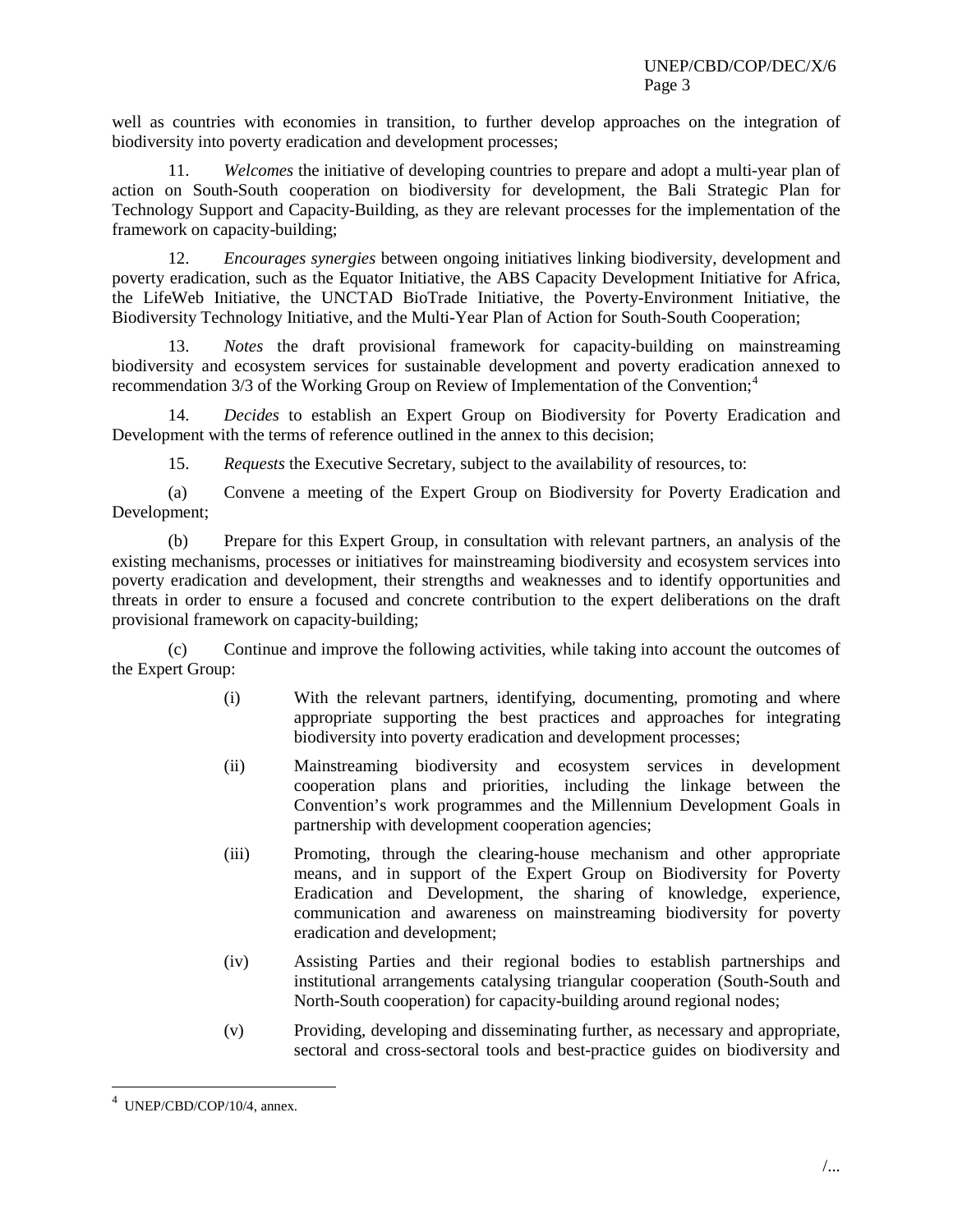ecosystem services for key stakeholders, including packaging the relevant findings and lessons learned from the implementation of the programmes of work under the Convention as user-friendly and policy-relevant information for addressing the capacity-building needs of various target groups;

(vi) Supporting Parties and regional organizations in fund-raising and further engagement of technical assistance for capacity-development efforts at the regional and national levels; Provide an estimation of the financial implications for the implementation of the framework on capacity-building on mainstreaming biodiversity and ecosystem services for sustainable development and poverty eradication, including a structured funding arrangement of the regional capacity-development nodes;

#### *Annex*

### **TERMS OF REFERENCE FOR AN EXPERT GROUP ON BIODIVERSITY FOR POVERTY ERADICATION AND DEVELOPMENT**

1. The Expert Group shall further elucidate the linkages between the three objectives of the Convention and poverty eradication and development processes, drawing upon expertise in both communities (biodiversity and development) and to identify the most effective approach towards a framework on capacity-development for mainstreaming biodiversity and ecosystem services for sustainable development and poverty eradication, building on existing initiatives and in close cooperation with relevant organizations.

2. The Expert Group shall provide technical input to the Ad Hoc Open-ended Working Group on Review of Implementation of the Convention at its fourth meeting in accordance with the following terms of reference:

(a) Review the analysis to be prepared by the Secretariat;

(b) Identify the root causes of poverty that are possibly linked to biodiversity loss and suggest ways and means by which such causes may be removed or remediated by fulfilling the three objectives of the Convention;

(c) Identify means for scaling up good practices and lessons learned and sharing the linkages, between poverty eradication programmes and the three objectives of the Convention for sustainable development at the local, national, regional, subregional and global level;

(d) Provide guidance and priorities for all relevant actors involved in development processes (Governments, sector ministries, implementation agencies and other target groups such as policy-makers, practitioners, scientist, media, education);

(e) Ensure that the full range of biodiversity and ecosystem services considerations are taken into account to ensure that the guidance is consistent with the three objectives of the Convention and its Strategic Plan as well as to all the Millennium Development Goals and the United Nations Millennium Declaration.<sup>[5](#page-3-0)</sup>

3. The Expert Group shall be regionally balanced and composed of 25 experts nominated by Parties and 15 observers (five experts and three observers from each United Nations region), *inter alia*, from both biodiversity and development communities, regional bodies or organizations, bilateral development cooperation agencies, multilateral development banks, United Nation agencies, non-governmental organizations, the business sector, civil society, indigenous and local communities, and other representatives of stakeholders.

<span id="page-3-0"></span> <sup>5</sup>  $5$  General Assembly resolution 55/2 of 8 September 2000.